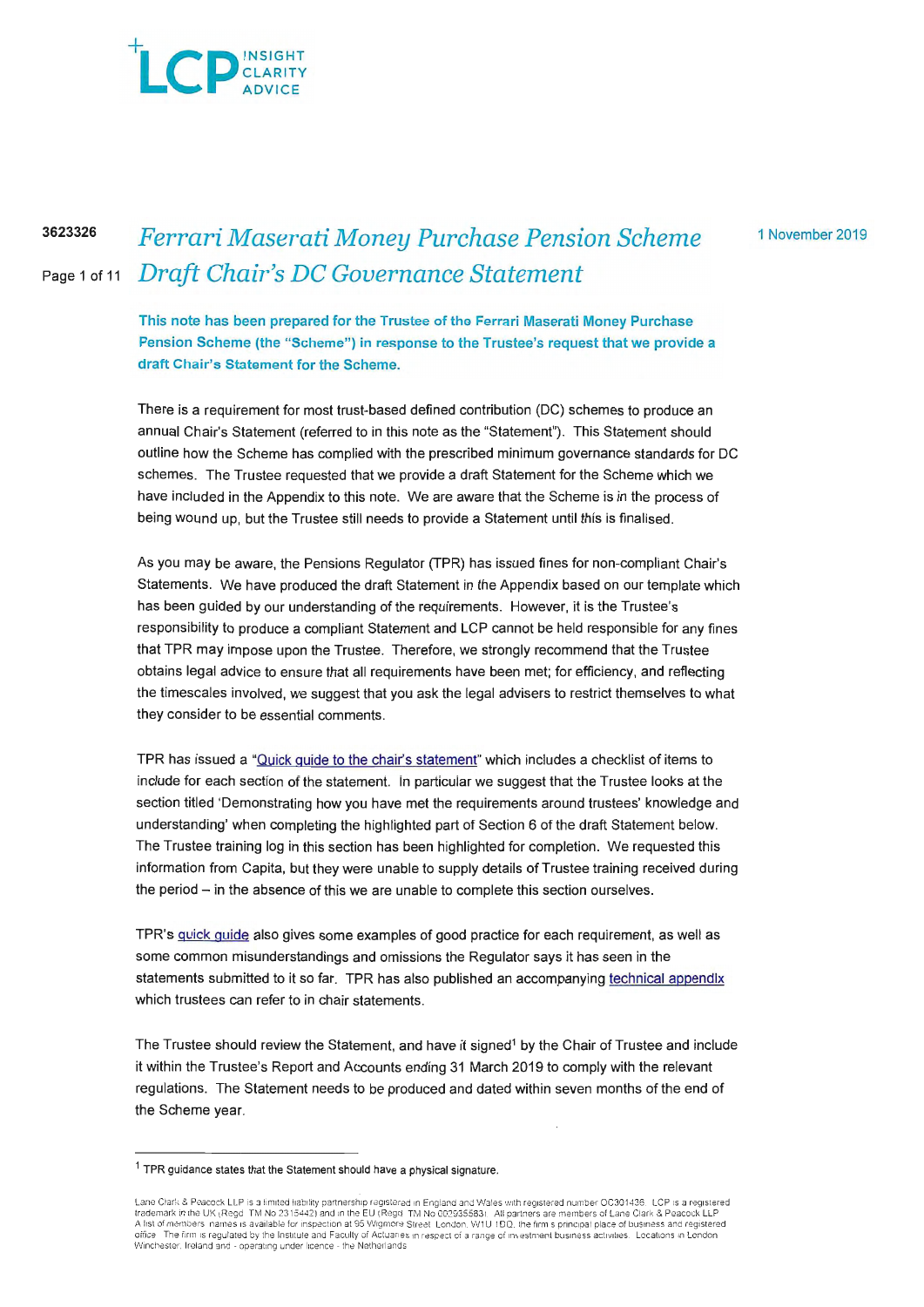

**3623326**  Please also note the requirement that the SIP wording covering the DC default arrangement must be included in the Statement. Please let me know if you would like us to help you produce the Page 2 of 11 required extract. However, in our experience, many trustees find it easier to attach their scheme's whole SIP.

## Requirement for publication on the internet

For Statements covering periods ending on or after 6 April 2018, the Trustee is required to publish the charges and transaction costs illustration and certain other parts (see below) of the Statement on a website for public access (including, potentially, viewing by TPR).

- The information should be publicly available in a manner which allows for the content to be indexed by search engines. No passwords or personal information can be required to view this information.
- It can be published on the Scheme's or employer's website, or another website such as a social media site or a repository offered by a search engine provider.
- A specific web address<sup>2</sup> for the location of the published materials on the internet must be included in members' Annual Benefit Statement (where members do not receive one they must be sent a separate notification containing this information).

At a high level the minimum material required to be published is:

- The SIP for the default arrangement and details of any review of the default strategy and performance of the default arrangement (or if no review was undertaken, the date of the latest review).
- The member charges incurred and transaction costs for each default arrangement and self-select fund which members were able to select and had member assets invested in during the year.
- The value for members' assessment.
- The illustration of charges and transaction costs.

In other words, most of the Chair's Statement apart from details of the scheme's administration and Trustee knowledge and understanding. However, TPR's guidance<sup>3</sup> encourages schemes to publish the full Chair's Statement.

 $2$  The web address should be appropriately titled so that members can readily re-type it into a web browser and should clearly signpost the nature of the information to be found at the location.

<sup>3</sup> See the Reporting section of https://www.thepensionsregulator.gov.uk/en/trustees/managing-dc-benefits/6-communicatingand-reporting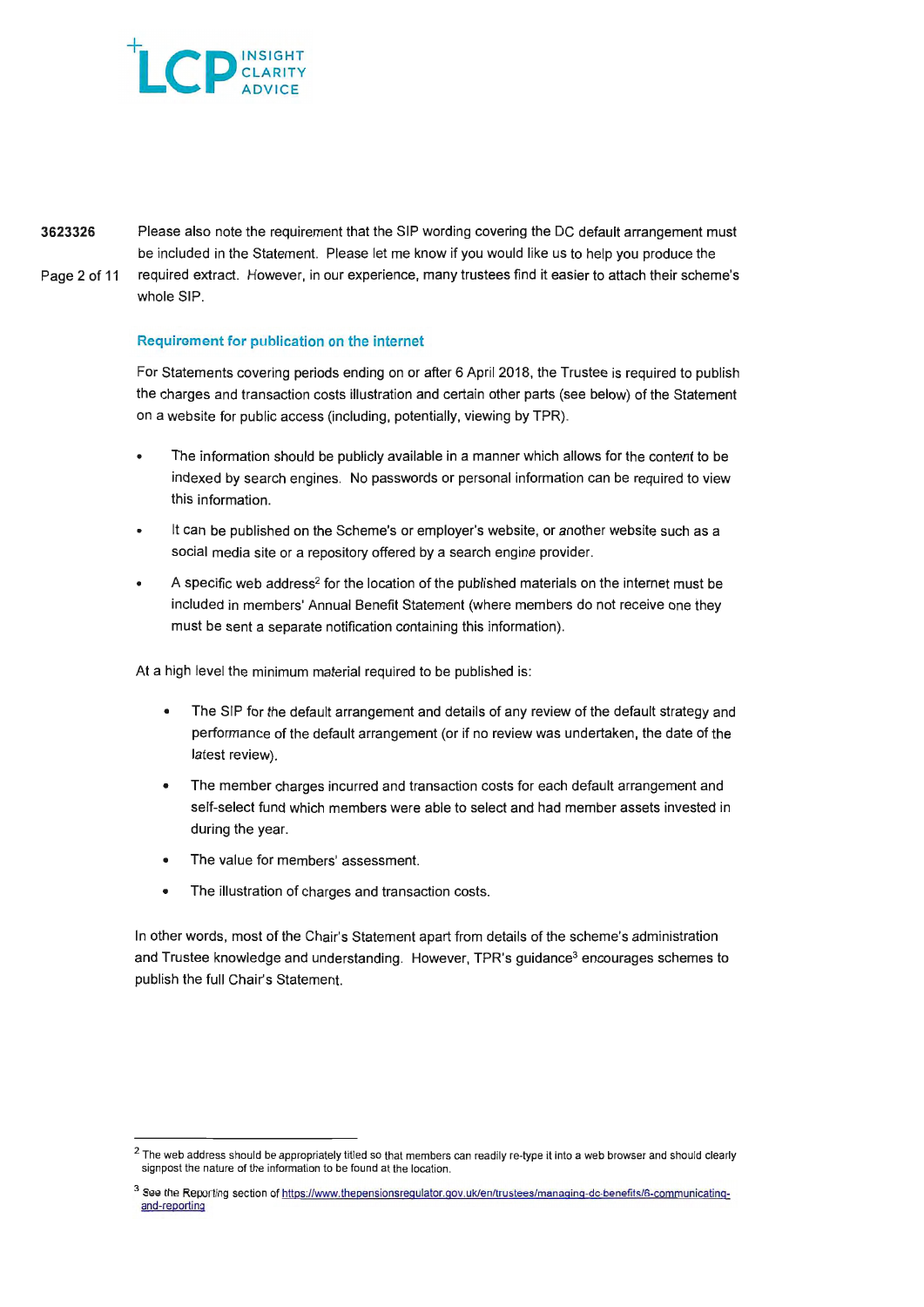

## **3623326** Please contact us if you have any questions.

Page 3 of 11  $\begin{array}{|c|c|c|c|c|}\n\hline\n\end{array}$  Prepared as an attachment to an email at 15: 15 on 1 November 2019

> *James Fennont FIA*  **Partner** *Jacob Stevens FIA CERA*  Senior Consultant

1 November 2019

Direct tel: +44 (0)20 7432 6762 Email: james.fermont@lcp.uk.com 95 Wigmore Street London W1U 1DQ www.lcp.uk.com

### Enc: Statement of Investment Principles (dated 20 September 2019)

### **The use of our work**

This work has been produced by Lane Clark & Peacock LLP under the terms of our written agreement with Ferrari Maserali Pension Scheme Trustee Limited ("Our Client").

This work is only appropriate for the purposes described and should not be used for anything else. It is subject to any stated limitations (eg regarding accuracy or completeness). Unless otherwise stated, it is confidential and is for your sole use. You may not provide this work, in whole or in part, to anyone else without first obtaining our permission in writing . We accept no liability to anyone who is not Our Client.

If the purpose of this work is to assist you in supplying information to someone else and you acknowledge our assistance in your communication to that person, please make it clear that we accept no liability towards them.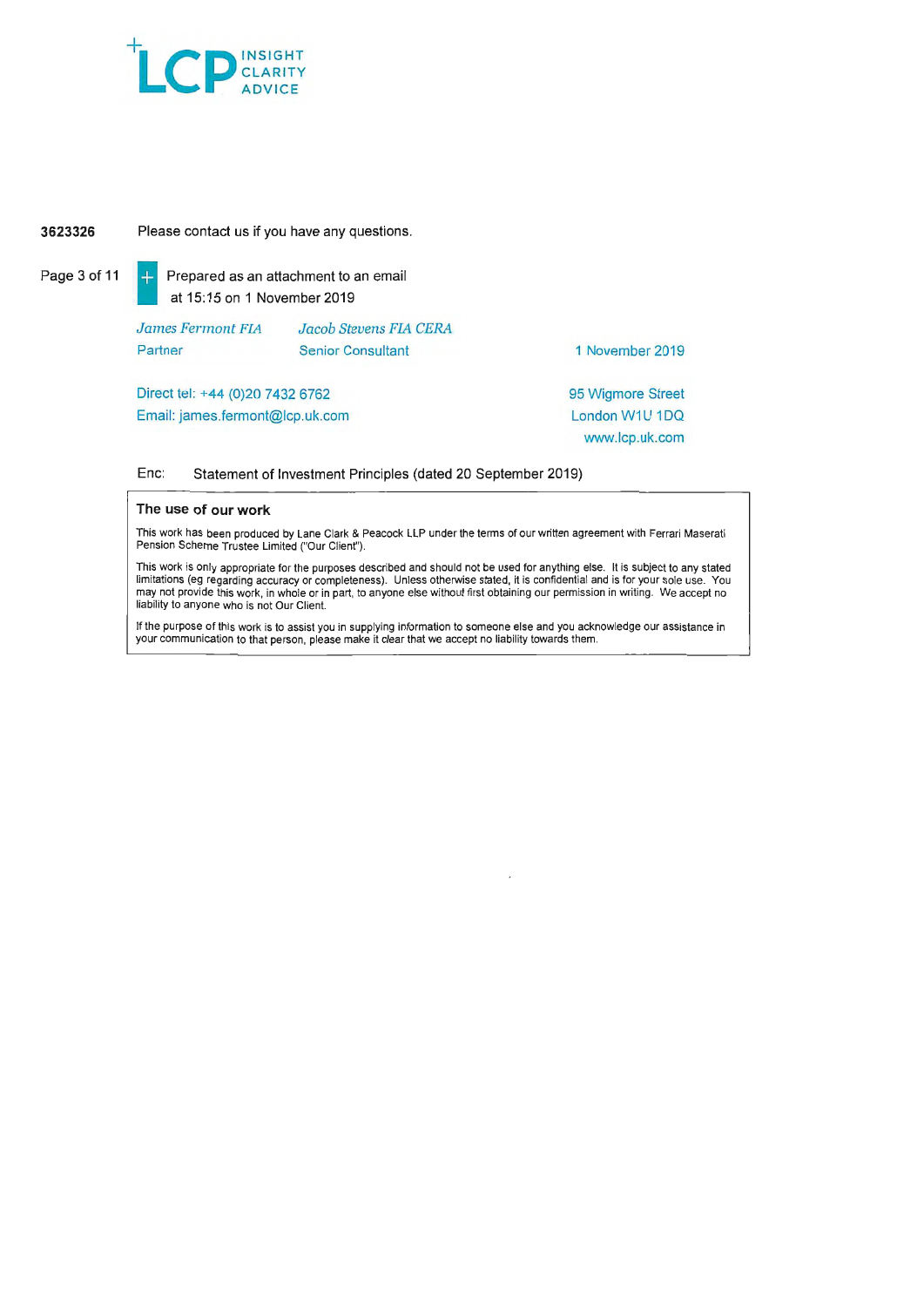

**Appendix** 

# <sup>3623326</sup>*Chair's DC Governance Statement, covering the*  Page4of11 <sup>12</sup>*months to* 31 *March* <sup>2019</sup>

# **1. Introduction**

Governance requirements apply to defined contribution ("DC") pension arrangements like the Ferrari Maserati Money Purchase Pension Scheme (the "Scheme"), to help members achieve a good outcome from their pension savings. The Trustee is required to produce a yearly statement (which is signed by the Chair of Trustee) to describe how these governance requirements have been met in relation to:

- the investment options in which members can invest (this means the "default arrangement" and other funds members can select);
- the requirements for processing financial transactions;
- the charges and transaction costs borne by members;
- an illustration of the cumulative effect of these costs and charges;
- a 'value for members' assessment; and
- Trustee knowledge and understanding.

This Statement covers the period from 1 April 2018 to 31 March 2019.

The Scheme closed to new contributions from 31 January 2017 and is currently in the process of being wound-up. Consequently, it is not used as a Qualifying Scheme for auto-enrolment. As part of the wind-up process the Trustee will transfer members' funds to a Section 32 policy with Scottish Widows. This is expected to take place in 2020.

## **2. Default arrangements**

The default investment arrangement, the Lifestyle Investment Programme, is designed for members who joined the Scheme and did not choose an investment option. The Trustee is responsible for investment governance, which includes setting and monitoring the investment strategy for the default.

When deciding on the Scheme's investment strategy, the Trustee recognises that most members do not make active investment decisions and instead invest in the default arrangement. After taking advice, the Trustee decided to make the default arrangement a lifestyle strategy, which means that members' assets are automatically moved between different investment funds as they approach their target retirement date.

Details of the objectives and the Trustee's policies regarding the default arrangement can be found in a document called the 'Statement of Investment Principles' ("SIP"). The Scheme's SIP, dated 20 September 2019, covering the default arrangement is attached to this Statement. The objective of the default arrangement, as stated in the SIP, is to generate returns significantly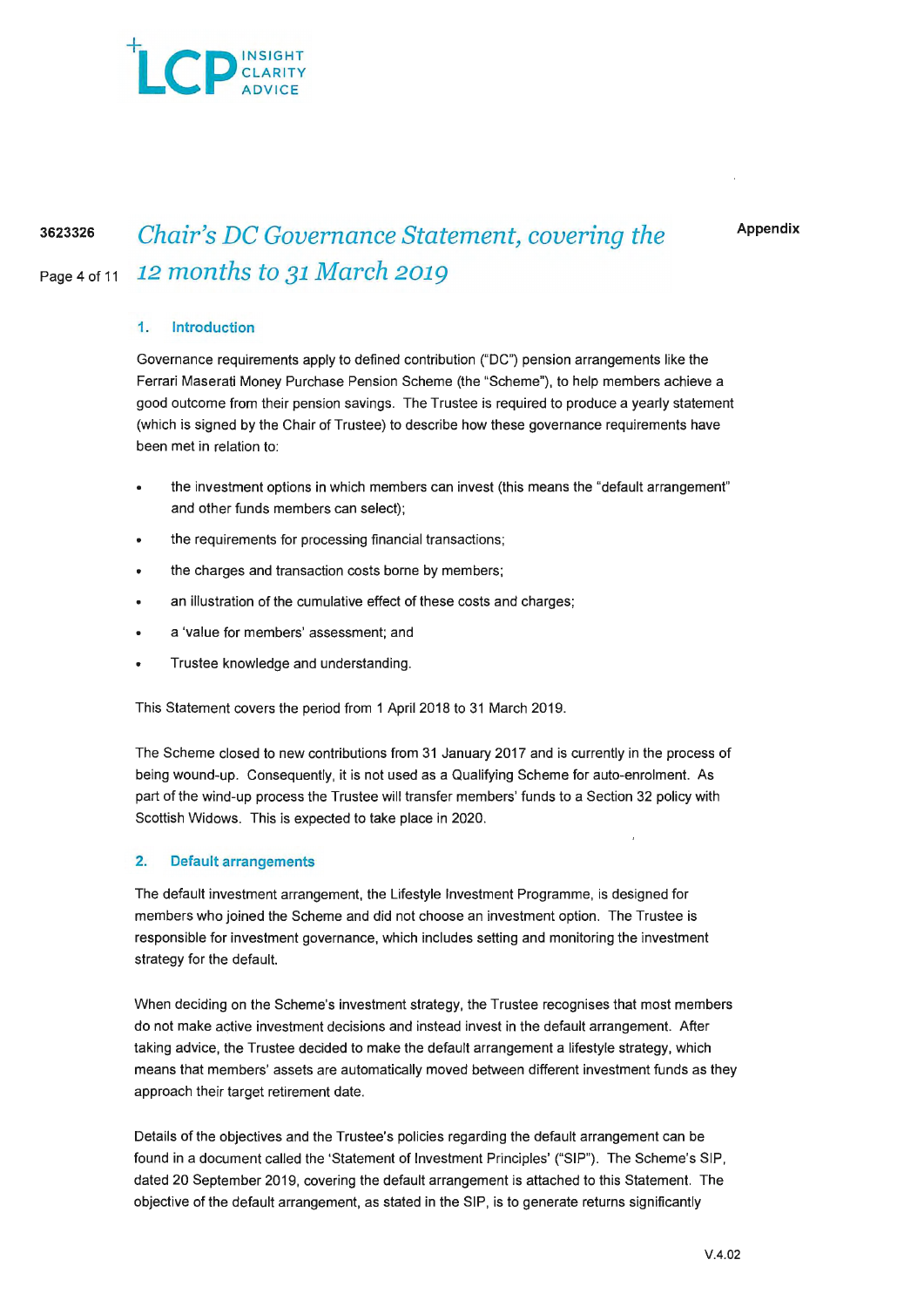

**3623326**  above inflation whilst members are some distance from retirement, but then to switch automatically and gradually to lower risk investments as members near retirement.

Appendix (cont)

Page 5 of 11

The default option was designed to be in the best interests of the majority of the members based on the demographics of the Scheme's membership. The default option targets annuity purchase at retirement. Therefore, in the initial growth phase the default option is invested to target a return significantly above inflation, and then in the 5 years before retirement, it switches gradually into less risky assets, with the asset allocation at retirement being designed to be appropriate for members taking 25% of their assets as cash and using the remaining 75% to purchase an annuity.

To help manage the volatility that members' assets experience in the growth phase of the default strategy, the Trustee has made an allocation to "multi-asset fund", which over the long term is expected to generate returns materially above inflation, but with lower volatility than equities.

The default arrangement was not reviewed during the period covered by this Statement. The last review was completed in September 2014 as part of the investigation into the proposed wind-up of the Scheme. Following subsequent discussions between the Trustee and the sponsoring employer, it was decided that each member's accrued benefits should be settled through the purchase of annuity contracts ("Section 32 policies"). Scottish Widows (a regulated insurance company) has been selected by the Trustee for this purpose. Once members' benefits have been settled and certain other regulatory matters addressed, the Scheme will be wound-up in 2020. The Trustee has notified The Pensions Regulator that it has not subsequently reviewed the default arrangement due to the fact that it has triggered wind-up.

The Trustee will continue to monitor the performance of the default arrangement until these remaining members have been transferred out of the Scheme and wind-up has been finalised.

## 3. Requirements for processing core financial transactions

Processing core financial transactions (such as the investment of contributions, processing transfers in and out of the Scheme, and payments to members/beneficiaries) is carried out by the administrators of the Scheme, Capita Employee Benefits Limited.

The administrator has confirmed to the Trustee that it has adequate internal controls to ensure that core financial transactions relating to the Scheme are processed promptly and accurately, as evidenced by:

- Capita's AAF 01/06 assurance report on internal controls;
- An annual review of Capita's performance against pre-agreed Service Level Agreements ("SLAs"). This is carried out at regular meetings held by the Trustee.
- Processes agreed with the Capita administration team which ensure that benefit calculations, payments and transactions are done, checked and reviewed by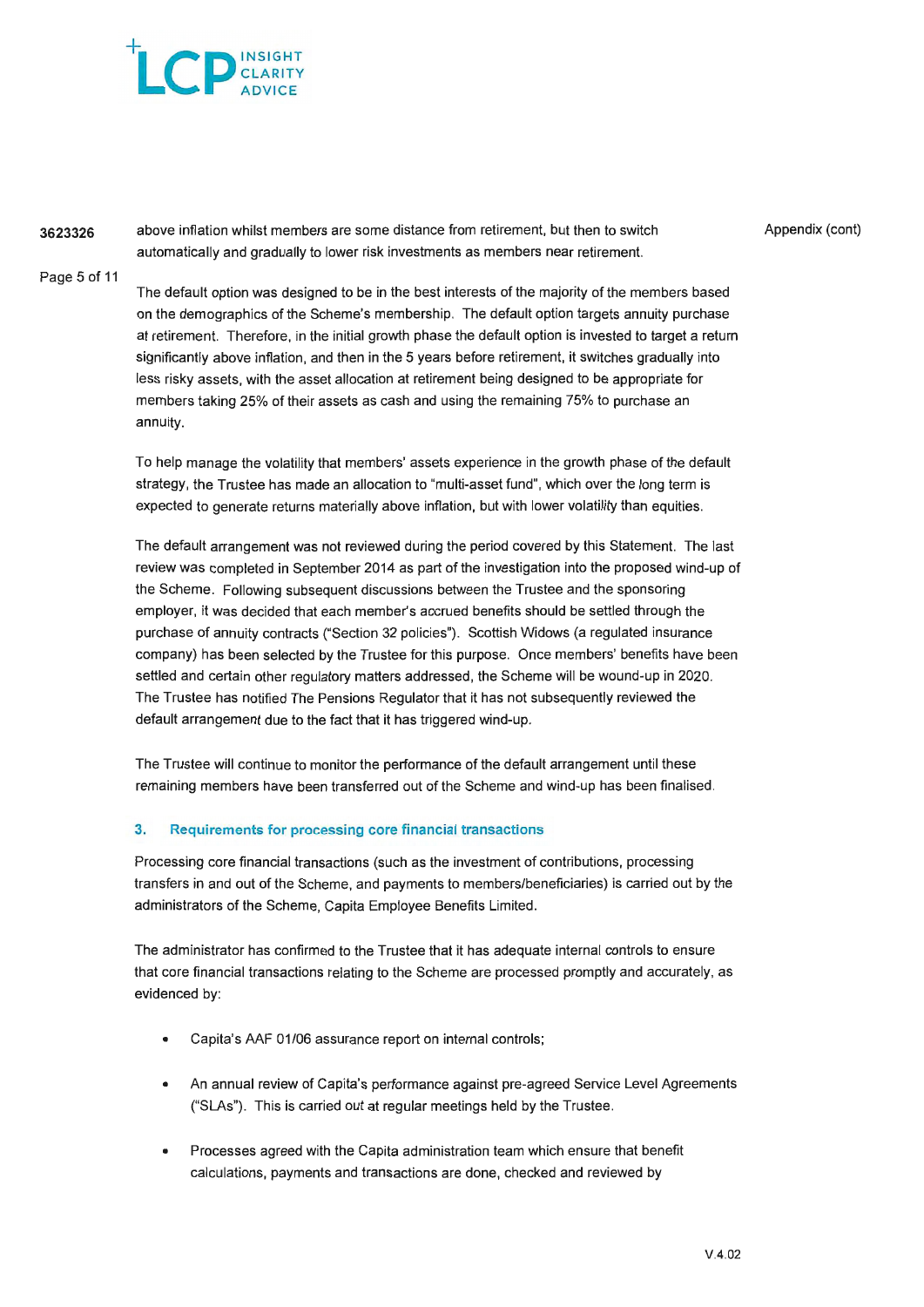

# **3623326**

appropriately senior members of the administration team. This includes a policy by which payments over £150,000 are reviewed by a Senior Manager at Capita.

Appendix (cont)

## Page 6 of 11

The Trustee typically receives annual updates about the administrator's performance and compliance with the SLAs. However, the annual reports have been on hold recently as the Scheme is winding-up. Capita has confirmed there is a process in place such that any administration issues arising are notified to the Trustee on an ad-hoc basis. Consequently, using the information it has available, which is reviewed by the auditors, the Trustee is satisfied that over the period covered by this Statement:

- there have been no material administration errors in relation to processing core financial transactions; and
- all core financial transactions have been processed promptly and accurately during the Scheme year.

Based on the reporting procedures agreed with Capita, the Trustee is satisfied that there have been no administration issues or member complaints over the year covered by this Statement, and that there are no unresolved administration matters outstanding.

## 4. Member-borne charges and transaction costs

The Trustee is required to set out the on-going charges incurred by members in this Statement, which are annual fund management charges plus any additional fund expenses, such as custody costs, but excluding transaction costs; this is also known as the total expense ratio ("TER"). The TER is paid by the members and is reflected in the unit price of the funds. In addition, there is an expense charge of 1% pa that is met by members of the Scheme as a contribution towards the administration charges of running the Scheme.

The Trustee is also required to separately disclose transaction cost figures. In the context of this Statement, the transaction costs shown are those incurred when the Scheme's fund managers buy and sell assets within investment funds but are exclusive of any costs incurred when members invest in and switch between funds. The transaction costs are borne by members.

The TER charges and transaction costs have been supplied by BlackRock who are the scheme's investment manager and platform provider. All transaction costs have been obtained for the period covered by this Statement. The Scheme's administrator, Capita, confirmed details of the additional member charge in relation to administration expenses. When preparing this section of the Statement the Trustee has taken account of the relevant statutory guidance. Due to the way in which transaction costs have been calculated it is possible for figures to be negative; since transaction costs are unlikely to be negative over the long term the Trustee has shown any negative figure as zero.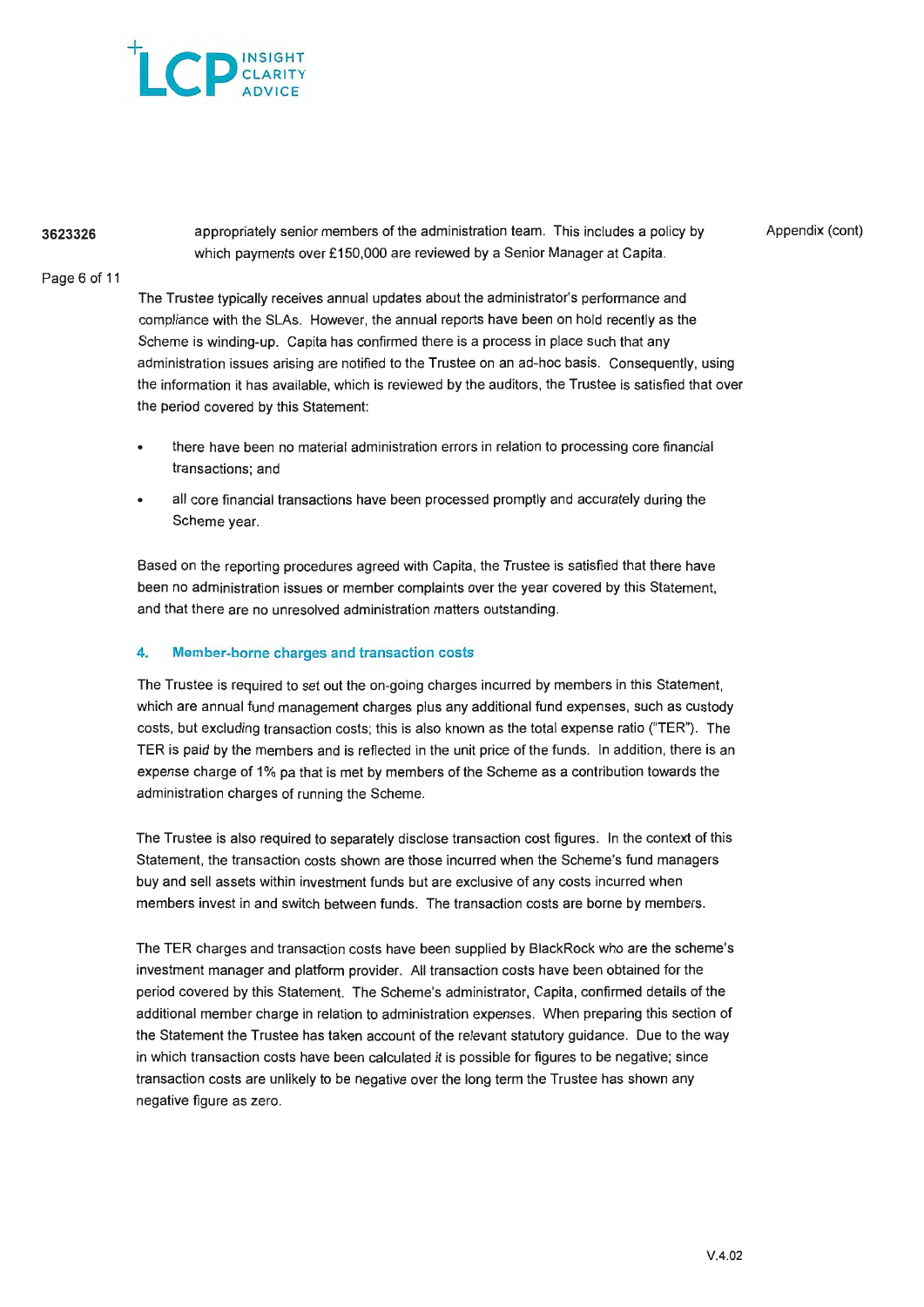# **Example 1** CLARITY ADVICE

#### **3623326 4.1.** Default arrangements

Appendix (cont)

Page 7 of 11

The default arrangement is the Lifestyle Investment Programme. The default arrangement has been set up as a lifestyle approach, which means that members' assets are automatically moved between different investment funds as they approach their target retirement date. This means that the level of charges and transaction costs will vary depending on how close members are to their target retirement age and in which fund they are invested.

For the period covered by this Statement, annualised charges, administration costs and transaction costs are set out in the table below.

## **Default arrangement charges and transaction costs**

| Years to target retirement date | <b>TER</b> | <b>Member</b><br>administration<br>cost | <b>Transaction</b><br>costs |  |
|---------------------------------|------------|-----------------------------------------|-----------------------------|--|
| 5 or more years to retirement   | 0.15%      | 1.0%                                    | 0.02%                       |  |
| 3 years to retirement           | 0.13%      | 1.0%                                    | 0.01%                       |  |
| At retirement                   | 0.11%      | 1.0%                                    | 0.00%                       |  |

## **4.2.** Self-select options

In addition to the default lifestyle, members also have the option to invest in three selfselect funds. The level of charges for each self-select fund, administration costs and the transaction costs over the period covered by this Statement are set out in the following table. All of the underlying funds are used within the default arrangement.

## **Self-select fund charges and transaction costs**

| <b>Manager - Fund name</b>                                | <b>TER</b> | <b>Member</b><br><b>Administration</b><br>cost | <b>Transaction</b><br>costs |
|-----------------------------------------------------------|------------|------------------------------------------------|-----------------------------|
| <b>BlackRock Aquila Life Consensus</b><br>Fund            | 0.15%      | 1.0%                                           | 0.02%                       |
| BlackRock Aquila Life Over 15 Years<br>UK Gilt Index Fund | 0.10%      | 1.0%                                           | $0.00\%$                    |
| BlackRock Aquila Life Cash Fund                           | 0.15%      | 1.0%                                           | 0.02%                       |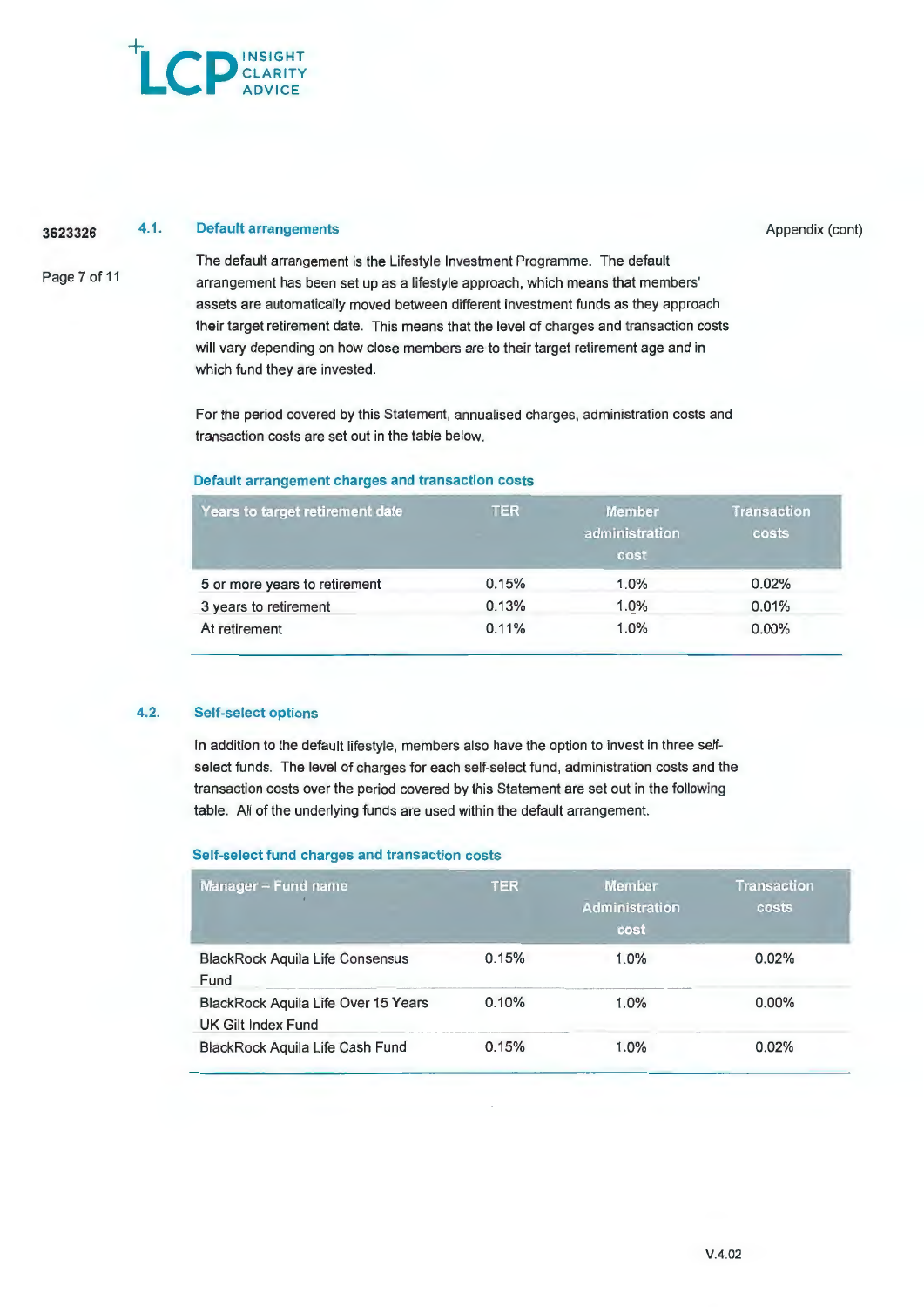

#### **3623326 4.3. Illustration of charges and transaction costs**

Appendix (cont)

Page 8 of 11

The following table sets out an illustration of the impact of charges and transaction costs on the projection of an example member's pension savings.

- The "before costs" figures represent the savings projection assuming an investment return with no deduction of member borne fees (ie the TER), the member administration charge or transaction costs. The "after costs" figures represent the savings projection using the same assumed investment return but after deducting member borne fees, the administration charge and an allowance for transaction costs.
- The transaction cost figures used in the illustration are those provided by the managers over the past year, subject to a floor of zero (so the illustration does not assume a negative cost over the long term).

The illustration is shown for the default option (the Lifestyle Investment Programme), as well as the three individual funds that are available as part of the Scheme's self-select fund range.

|                                 | <b>Default option</b>  |                       | <b>Aquila Life Consersus Fund</b> |                       | <b>Aquila Life Cash Fund</b>  |                       | <b>Aquila Life Over 15 Year UK</b><br><b>Gilt Index Fund</b> |                       |
|---------------------------------|------------------------|-----------------------|-----------------------------------|-----------------------|-------------------------------|-----------------------|--------------------------------------------------------------|-----------------------|
| <b>Years</b><br><b>invested</b> | <b>Before</b><br>costs | <b>After</b><br>costs | <b>Before</b><br>costs            | <b>After</b><br>costs | <b>Before</b><br><b>costs</b> | <b>After</b><br>costs | <b>Before</b><br>costs                                       | <b>After</b><br>costs |
|                                 | £11,400                | £11,300               | £11,400                           | £11,300               | £10,900                       | £10,800               | £10,900                                                      | £10,800               |
| 3                               | £12,100                | £11,700               | £12,100                           | £11,700               | £10,600                       | £10,200               | £10,600                                                      | £10,200               |
| 5                               | £12,800                | £12,100               | £12,800                           | £12,100               | £10,300                       | £9,700                | £10,300                                                      | £9,700                |
| 10                              | £14,900                | £13,300               | £14,900                           | £13,300               | £9,500                        | £8,400                | £9,500                                                       | £8,500                |
| 15                              | £17,200                | £14,500               | £17,200                           | £14,500               | £8,800                        | £7,400                | £8,800                                                       | £7,400                |
| 20                              | £20,000                | £15.900               | £20,000                           | £15,900               | £8,200                        | £6,400                | £8,200                                                       | £6,500                |
| 25                              | £23,100                | £17,400               | £23,100                           | £17,400               | £7.600                        | £5,600                | £7,600                                                       | £5,700                |
| 30                              | £26,800                | £19,100               | £26,800                           | £19,100               | £7,000                        | £4.900                | £7,000                                                       | £5,000                |
| 35                              | £31,100                | £20,900               | £31,100                           | £20,900               | £6,500                        | £4,300                | £6,500                                                       | £4,400                |
| 40                              | £31,600                | £20,000               | £36,100                           | £22,800               | £6,000                        | £3,700                | £6,000                                                       | £3,900                |

## **Projected pension pot in today's money**

## **See notes overleaf**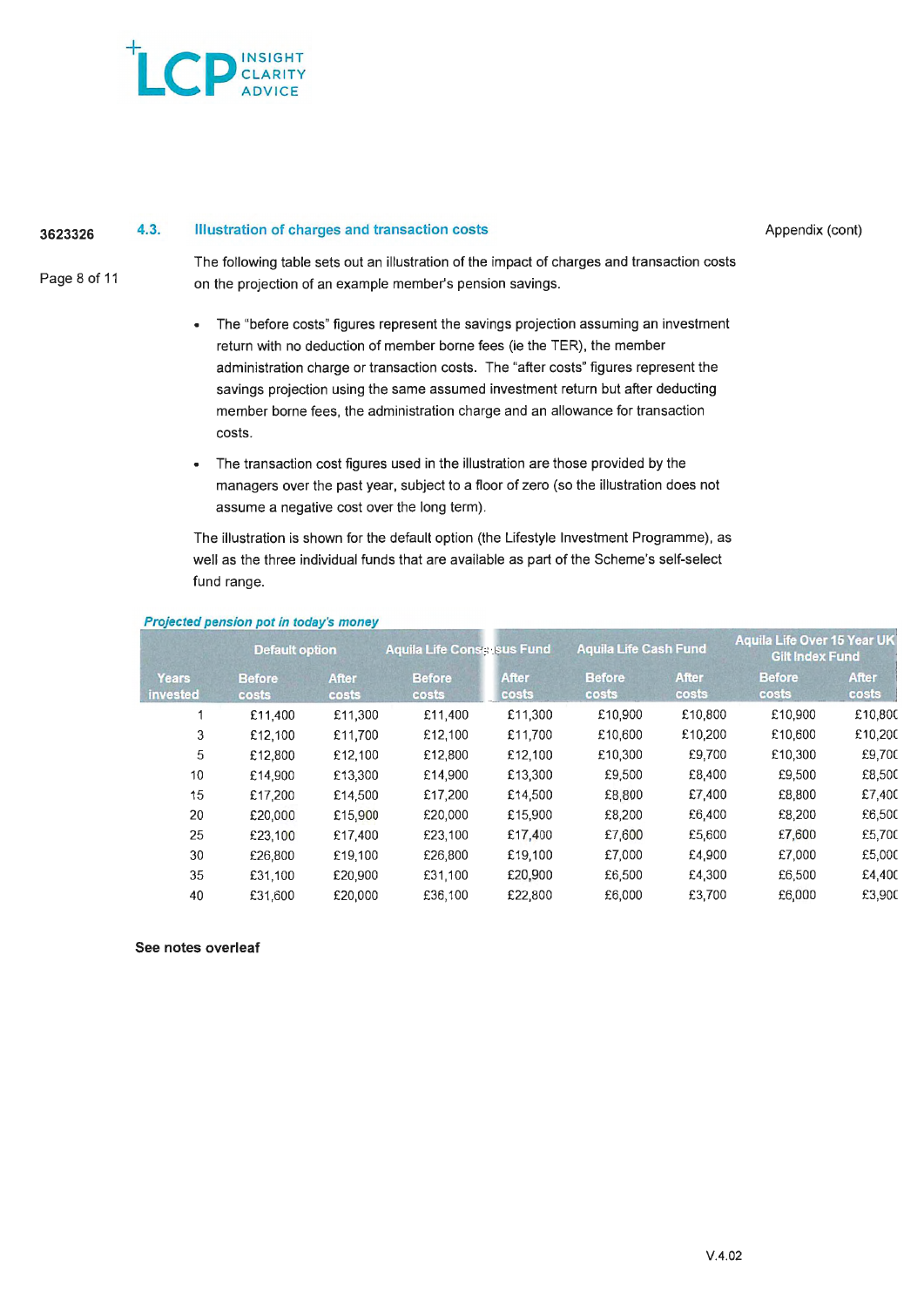

#### **3623326 Notes**

Appendix (cont)

- Page 9 of 11
- Values shown are estimates and are not guaranteed. The illustration does not indicate the likely variance and volatility in the possible outcomes from each fund. The numbers shown in the illustration are rounded to the nearest £100 for simplicity.
	- Projected pension pot values are shown in today's terms, and do not need to be reduced further for the effect of future inflation.
	- The starting pot size used is £11,100, which is the current median pot size for the Scheme.
	- The projections make no allowance for future contributions on the basis that the Scheme closed to future contributions on 31 January 2017.
	- The projected annual returns (gross of fees) used are as follows:
		- Default option: 3.0% above inflation for the initial years, gradually reducing to a return of 1.5% below inflation at the ending point of the lifestyle.
		- Aquila Life Consensus Fund: 3.0% above inflation.
		- Aquila Life Cash Fund: 1.5% below inflation.
		- Aquila Life Over 15 Year UK Gilt Index 1.5% below inflation.

## **5. Value for members assessment**

The Trustee is required to assess the extent to which member borne charges and transaction costs represent good value for members. There is no legal definition of 'good value' which means that determining this is subjective. The general policy of the Trustee in relation to value for member considerations is set out below.

The Trustee reviews all member-borne charges (including transaction costs where available) with the aim of ensuring that members are obtaining value for money given the circumstances of the Scheme. Value for members is reviewed on a continuous basis noting that value for money does not necessarily mean the lowest fee, and the overall quality of the service received has also been considered in this assessment. The Trustee's investment advisers have confirmed that the TER fund charges are reasonable for the types of fund available to members based on experience for other similar schemes and reflecting their knowledge of the wider pensions market. However, the investment advisers have also highlighted that the additional 1% pa member charge in respect of administration expenses is significantly higher than they typically see in the market.

The Trustee's assessment included a review of the performance of the Scheme's investment funds (after all the TER charges levied by BlackRock but excluding the additional administration charge met by members) in the context of their investment objectives, evidenced by robust monthly and quarterly performance reporting from BlackRock.

As detailed in the earlier section covering processing of financial transactions, the Trustee is comfortable with the quality and efficiency of the administration processes.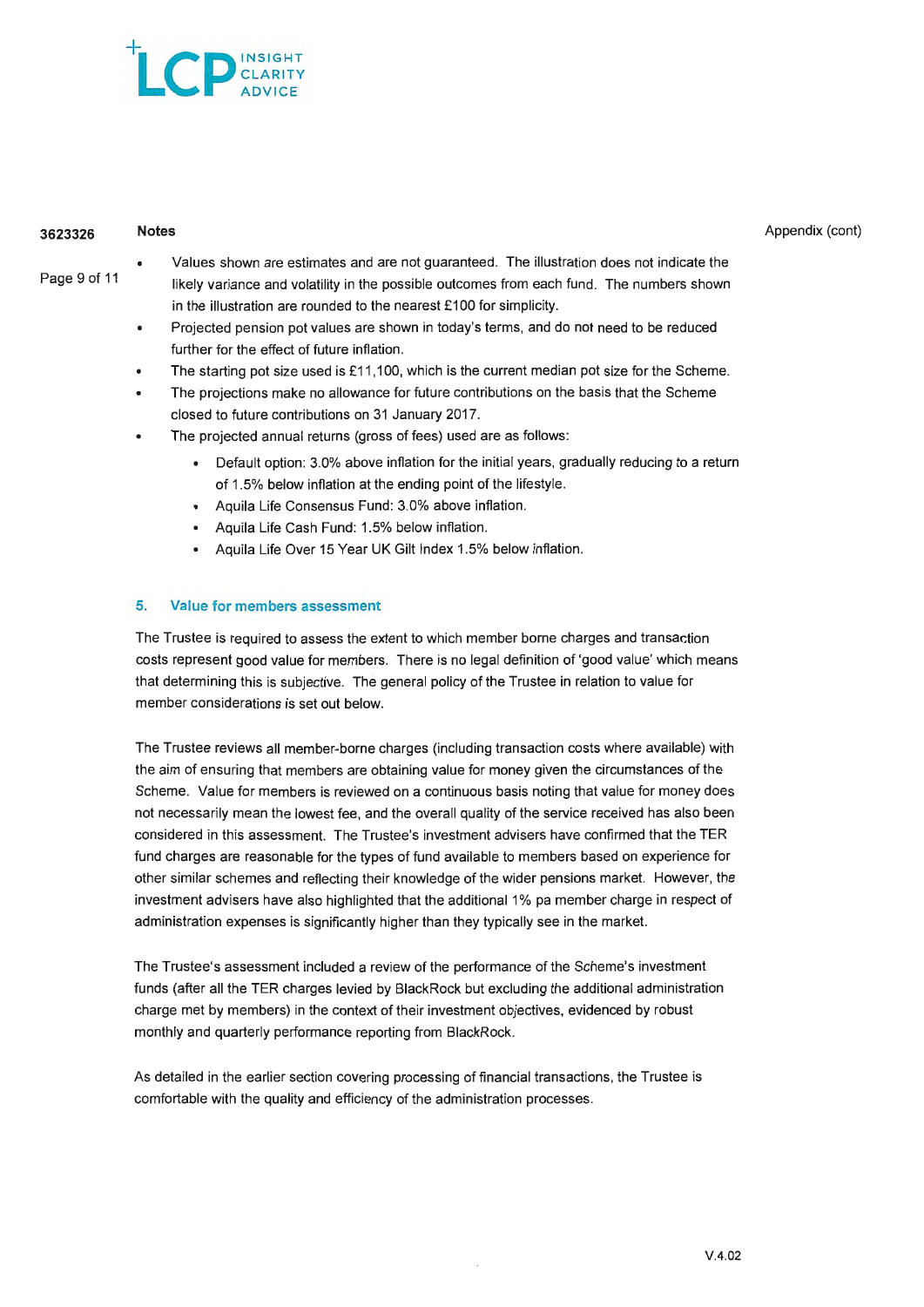

**3623326** In addition, the Trustee has taken into account the fact that the costs of the Scheme are predominantly borne by the members. However, if actual Scheme charges are higher than the Page 10 of 11 administration charges paid by members the employers bear the balance of the costs. These could be in relation to:

Appendix (cont)

- o Administration costs
- o Charges for provision of investment platform
- o Cost of running the Trust Board
- o Cost of advice (consulting fees, legal costs, other advice)

Overall, the Trustee believes that members of the Scheme are receiving fair value for money for the charges and cost that they incur, whilst appreciating the total charges met by Scheme members are high relative to other similar schemes.

In light of this, the Trustee is looking to improve the benefit provision for members by working with the sponsoring employer to transfer all members to an alternative pension arrangement in 2020. This will facilitate access to lower fees than the Scheme, an improved investment fund range and a more advanced online experience. Consequently, the Scheme will be wound-up in due course.

### 6. Trustee knowledge and understanding

The Scheme's sole Trustee director, PTL Governance Limited, is required to maintain appropriate levels of knowledge and understanding to ensure it can run the Scheme effectively. The Trustee has measures in place to comply with the legal and regulatory requirements regarding knowledge and understanding of relevant matters, including investment, pension and trust law. Details of how the knowledge and understanding requirements have been met during the period covered by this Statement are set out below. PTL have a training program for all of their staff and are subjected o independent audit of their controls and processes throught the AAF01/07 reporting. As part of the AAF process the Trustee is required to confirm that the current team have aproprate level of knowledge and understanding to be able to represent PTL as Trustee of the Scheme. The annual review process within PTL identifies training needs for each individual and has a requirement for a minimum of 15 hours Continuing Professional Development (CPD) to be completed each year. Each Director is shadowed by another Client Director and calls take place on a three monthly basis to provide a peer review to the work undertaken and challenge the Director running the matter. All key decisions would be subject to peer review by the shadow Client Director or another Director. The Trustee is a qualified actuary and so has an in depth understanding of the funding and investment issues related to the Scheme. They are also subjecte to CPD requirements of the actuarial profession.

The Trustee, with the help of its advisers, regularly considers training requirements to identify any knowledge gaps. The Trustee's investment advisers proactively raise any changes in governance requirements and other relevant matters as they become aware of them. The Trustee's advisers would typically deliver training on such matters at Trustee meetings if they were material. During the period covered by this Statement, the Trustee received training on the following topics: